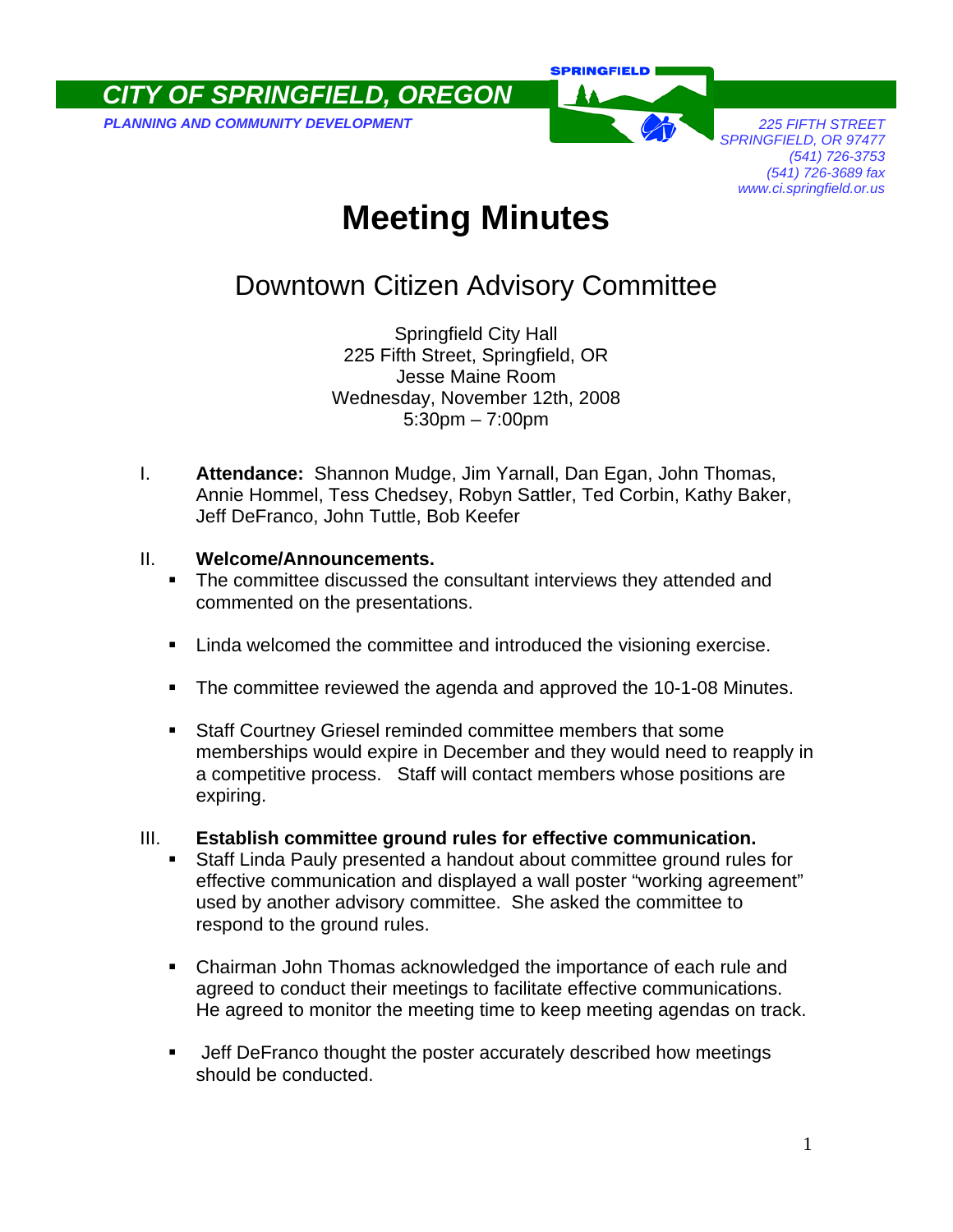- John said it will be important for committee members to be positive to fulfill the committee's charge and meet the City Council's expectations.
- Ted Corbin moved to adopt the working agreement and to revise as necessary if the process does not work. The committee voted to approve the motion.

#### IV. **Visioning exercise.**

- **EXECT** Linda reminded the committee that she was recording the meeting and that the audio file will be posted on the City's website.
- The committee conducted a roundtable brainstorm discussion to allow each committee member to share the ideas they wrote on the cards (see attached summary of the comments).
- V. Linda gave the committee an update on the consultant selection process.
- VI. Committee members stated that they did not need/want to meet again until the consultant was on board. They are anxious to meet and work with the consultant.. Linda told the committee she would keep them informed about the consultant selection process via email.
- VII. Meeting adjourned 7:00 pm.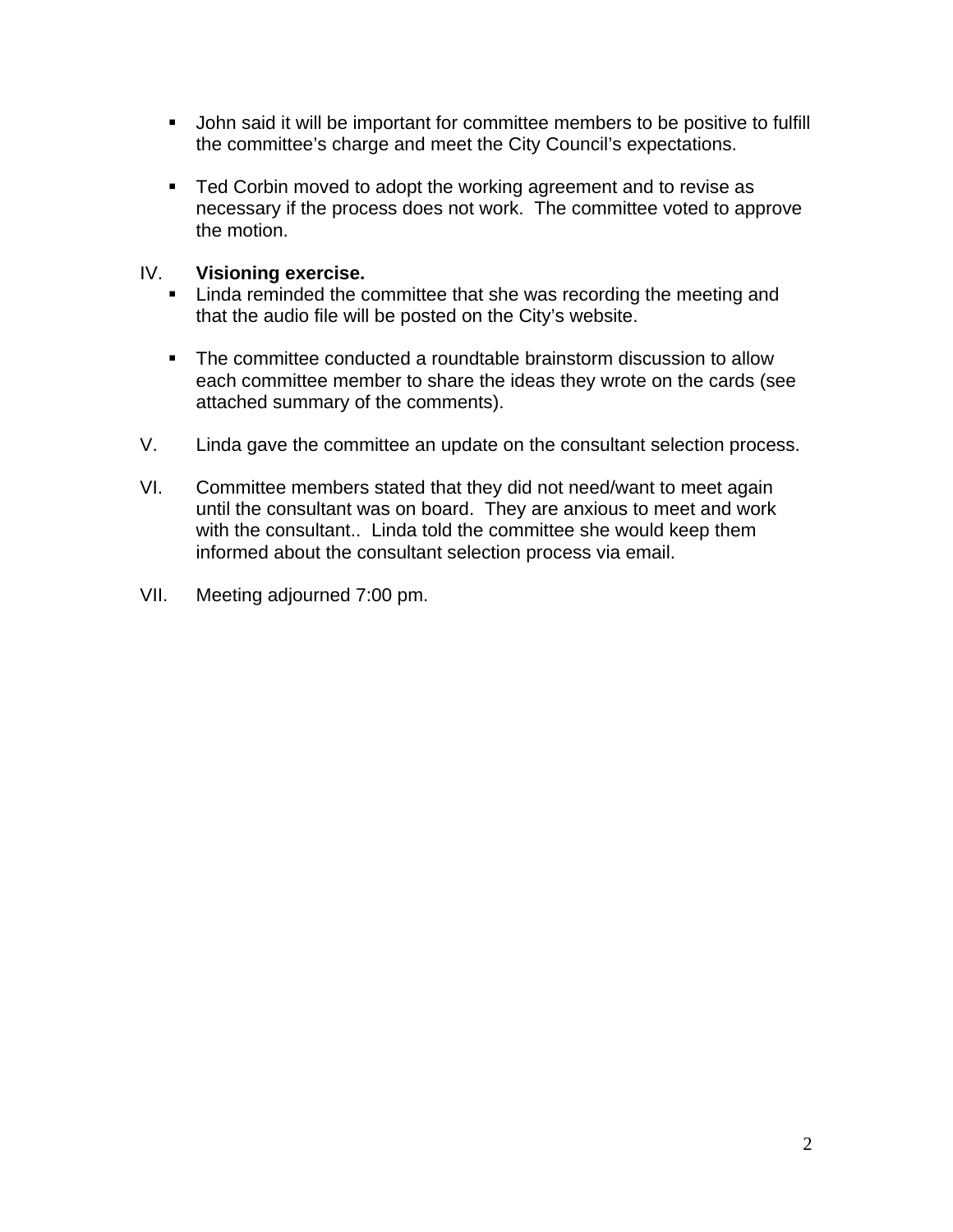

### *RESULTS of VISIONING EXERCISE #1 November 12, 2008 Downtown Citizen Advisory Committee*

*THE COMMITTEE RESPONDED TO 4 QUESTIONS AND RECORDED THEIR RESPONSES ON COLORED INDEX CARDS:* 

- 1. **GREEN** card. **In your opinion, what's the best thing about Downtown "as is"?**
- The feeling of an "arts district" e.g., Emerald Arts Gallery, Wildish, A3, Murals, etc.
- **Emerald Art Gallery, Wildish Theater, Murals, Arts Academy**
- Small, easy to walk, close to river, close to LTD, close to Washburne neighborhood, nice remaining century buildings
- Compact and intact street grid
- **Historic fabric is the best thing about downtown**
- Overall planning for "a look"
- Bus station and EMX
- Arts and antiques
- **Wildish Theater**
- **City Hall and Police Department**
- A3 Schools
- **Small town feel and look**
- The public and non-profit investment; e.g., Emerald Arts Center, Springfield Museum, Springfield City Hall and Justice Center, Wildish Theater, A-3 and **Gateways**
- The ornamentation and historical elements on buildings and their historical importance
- **Ornamentation and historical importance**
- The antique stores, Memos, Pump Café, easy to walk around, all downtown services are clustered like Library, Museum, City Hall and Depot
- Antique stores, Memos, Pump Café, easy to walk around and park services are clustered like Library, Museum, City Hall, Depot and non cookie cutter look
- Architecture of some of the older buildings that make downtown quaint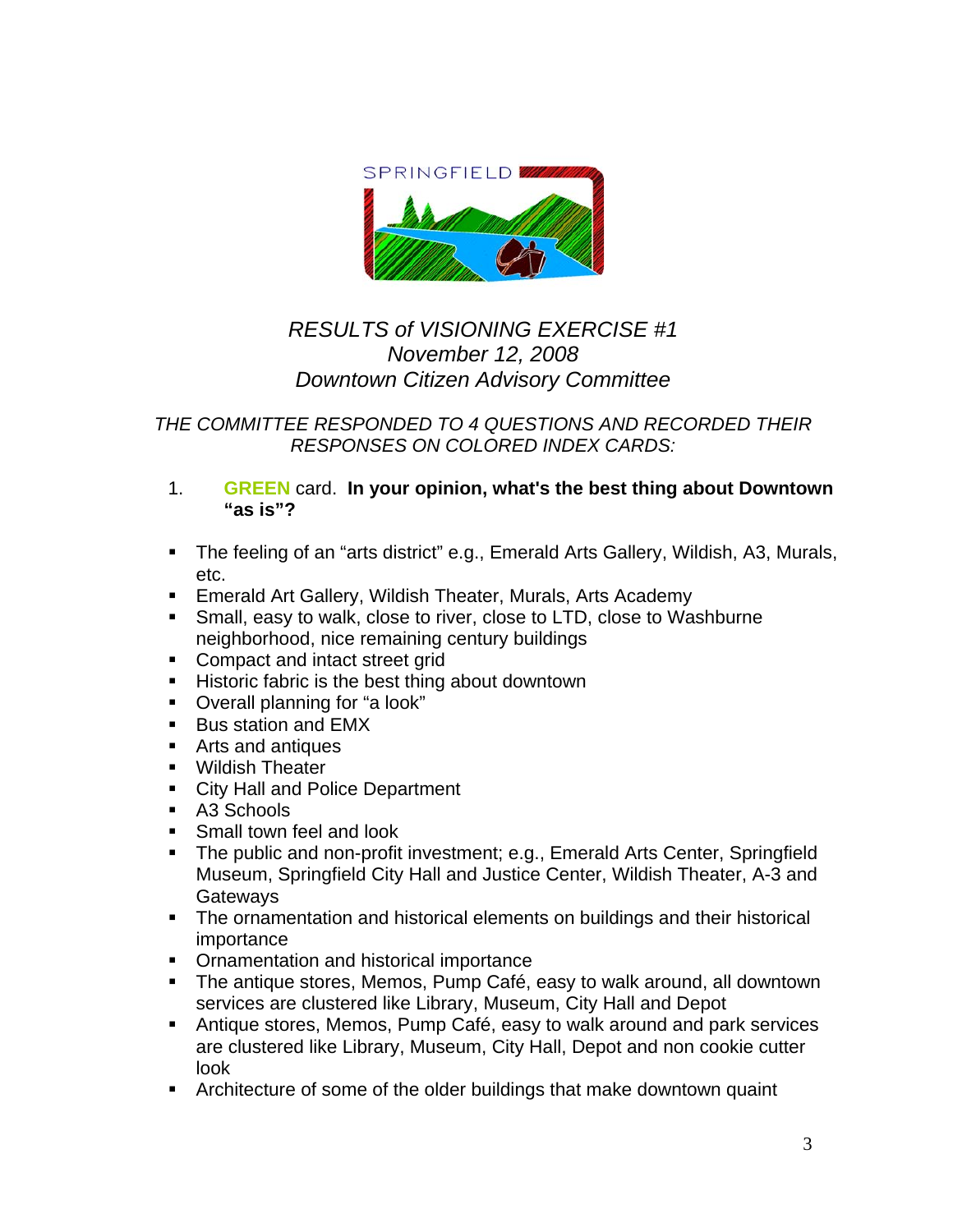- **There is lots of room for wonderful design improvement**
- 2. **BLUE** card. **Name one thing you'd most like to see in Downtown.**
- Community plaza creating a place for events and community pride
- **Cohesiveness**
- Nike Discount Retail Store
- **Mixed Use Buildings, not areas**
- **Proper surveillance**
- Neighborhood brew pub, would like to have a variety of small businesses, lighting, landscape, paths
- Safe, comfortable pedestrian connection to Willamette Heights
- Safe and pedestrian friendly landscapes
- **Private sector 9-5 jobs are most needed downtown**
- A commercial office building with parking
- **Success for the business downtown community, Park/Plaza**
- **Thriving nightlife**
- **Exent reception hall (pre-theater venue)**
- **Restaurants open in evening**
- No more "shady" establishments
- **Brew pub**
- $\blacksquare$  "Alive after Five" a reason to be in downtown after offices close
- Downtown must change

#### 3. **RED** card. **Write/describe why you think #2 hasn't happened. What's preventing/impeding your favorite thing from happening?**

- **Downtown mixed use development It is not a high priority currently while** other actions are listed as more important within the city
- Not as high a priority and more costly than other priorities
- **Downtown is not a destination**
- Lacking a serious financial effort to improve infrastructure and incentives for business owners
- Reputation of downtown safety issues
- $\blacksquare$  Very low property values not a risk private developers want to take lowest rated commercial zone in metro area
- **Adult dancing, XXX shops and bars in downtown**
- **Homelessness is a very difficult issue**
- Flexibility of square footage is preventing employers from moving in
- **Investors leery about investing in downtown because of marginal buildings** and poor downtown infrastructure (parking, lighting, amenities)
- **Image, economy, people visiting and spending money**
- **Current bars in downtown and the trouble they create**
- No one wants to go downtown at night
- **Business owners do not feel comfortable investing in downtown**
- **Money- They are making a very big profit and area reputation**